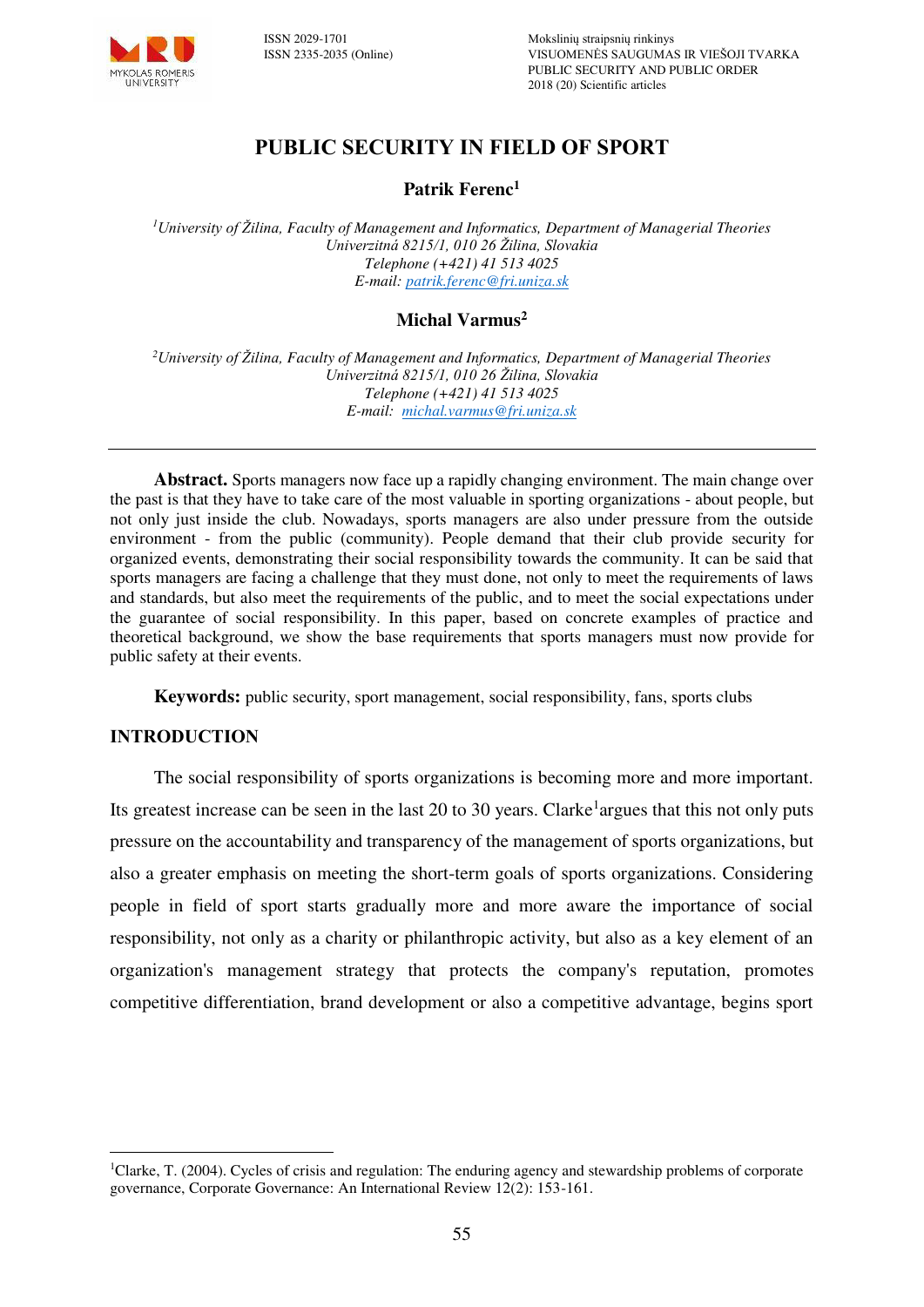

managers in their work, use more managerial skills such as communication skills, decision making, work with technology, as well as creative leadership and motivation of employees.<sup>2,3,4,5</sup>

Sports managers in Europe are aware of the importance of social responsibility and are starting to use it as one of the strategic tools to increase the number of spectators at the stadiums. This issue also affects Slovakia because the Slovak society perceives spectator violence for longer than a real problem, not only from television screens, printed or electronic media, but also through the concrete negative experiences of fans, players, officials, policemen, organizers or citizens , young people, women, children during risky sporting events. It is therefore important that sports managers also in Slovakia incorporate social responsibility into their activities in addressing public safety at organized events.

**The aim** of the paper is to highlight the importance of ensuring the safety of fans, the public and other stakeholders in sporting events.

**Methodology of the Research**- Several scientific methods have been used to create this paper. They were used to get information, ideas, knowledge, and new facts about the topic and then create the suggested solution. Gradually, paper developed through scientific methods such as literary search, analysis, creativity, logic, and synthesis. The content of the theoretical background of this paper is based on the analysis of domestic and foreign literature. Expertise and knowledge were the basis for creating the proposed solution at the end of the contribution.

#### **THEORETICAL BACKGROUND**

Spectator (fans) violence is mainly seen at football matches, but experiences from other countries say that the phenomenon of fans violence may also occur in other public sports or cultural events (concerts, festivals) or may move to public assemblies of citizens.<sup>6</sup>

Sports clubs are the driving force behind sport, especially with regard to collective sports. After the socio-political changes in Slovakia in 1989, the sports clubs have undergone a major transformation. This was related both to the professionalization of sports and sports

 $\overline{a}$  $2$  Chalip, L. (2006). Towards a distinctive sport management discipline. Journal of Sport Management, 20 (1): 1-22.

<sup>3</sup> Mahony, D.F. (2008). *No one can whistle a symphony: Working together for sport management's future*. Journal of Sport Management, 22: 1-10.

<sup>4</sup> Olafson, G.A. (1995). *Sport Management Research: Ordered Change*. Journal of Sport Management. 9: 338- 345.

<sup>5</sup> Parks, J.B. (1992). *Scholarship: The Other "Bottom Line" in Sport Management*. Journal of Sport Management. 6: 220-229.

<sup>6</sup> Sepeši, P., Letko, J. (2013). *Odborná verejná diskusia / Informačný systém o bezpečnosti na športových podujatiach, základný nástroj prevencie diváckeho násilia, alebo príspevok SFZ k dosiahnutiu spoločného cieľa*. (online). Retrieved March 13, 2018. Available at: http://www.epi.sk/odborny-clanok/Odborna-verejna-diskusia-Informacny-system-o-bezpecnosti-na-sportovych-podujatiach-zakladny-nastroj-prevencie-divackeho-nasilia.htm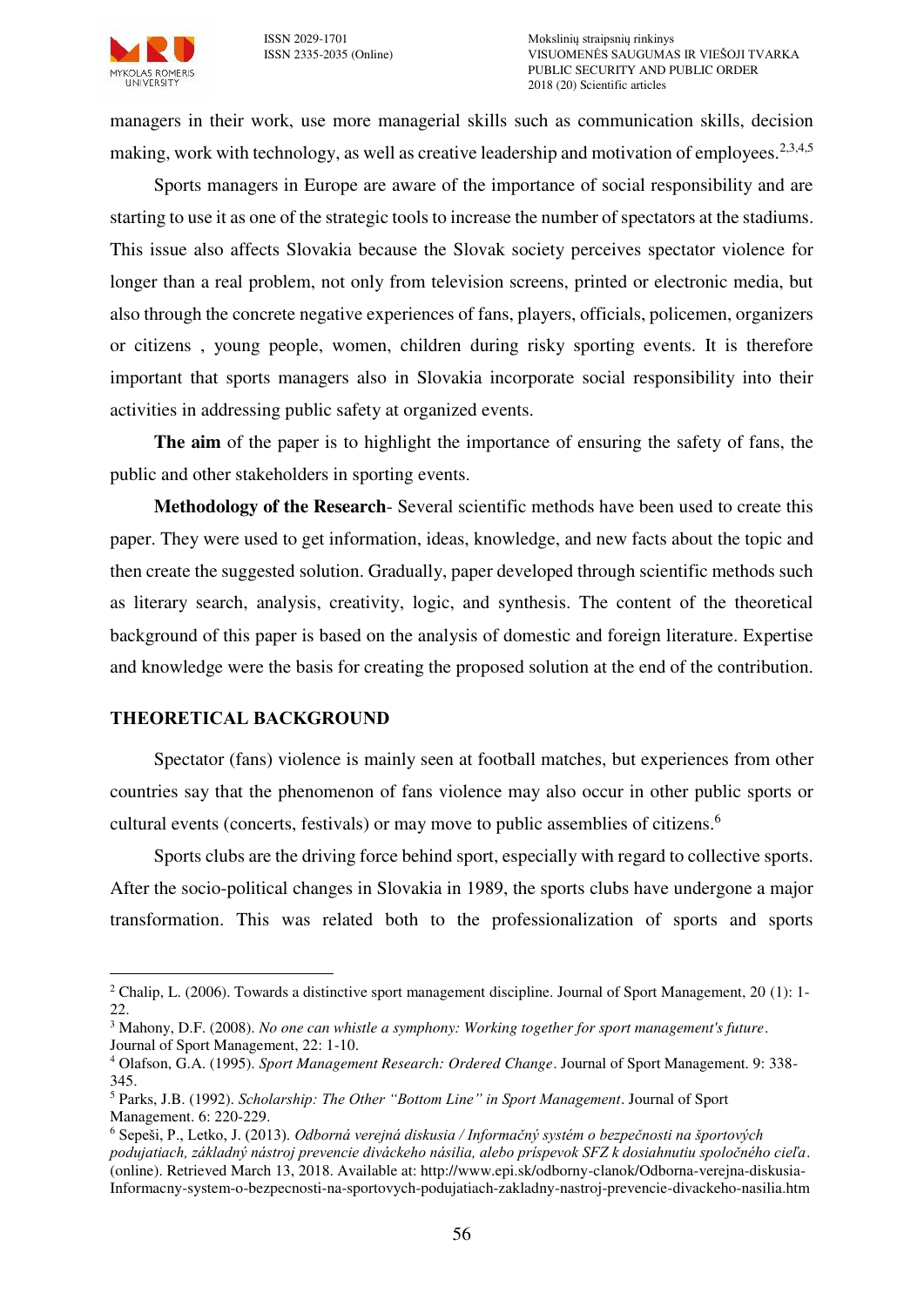ISSN 2029-1701 Mokslinių straipsnių rinkinys VISUOMENĖS SAUGUMAS IR VIEŠOJI TVARKA PUBLIC SECURITY AND PUBLIC ORDER 2018 (20) Scientific articles

competitions, but also to the implementation of new forms of legal entities into private law, as well as the implementation of licensing rules or rules of financial fair play for participants in some sports competitions. Changes that have been made to sports clubs in practical life have also been partially addressed by legislation. In 2008, a law on the organization and promotion of sport was adopted, which represents the first comprehensive legal regulation in the field of sport within the Slovak legal order.<sup>7</sup>

Based on the fact that each sport is covered by a sports federation which, in order to protect the rules and development of the relevant sport, supervises the proper conduct of sporting events with the knowledge of their rules and internal rules of the relevant sports federation or the rules of the international sports organization, independent professional control over the organization of events shall lay down the rules and procedures for the exercise of such supervision, to be performed on a compulsory basis in events with a special scheme. At the same time, the position and tasks of a delegate of a union are regulated, which is obliged to notify the organizer of the event of deficiencies in the observance of the law without delay after their findings and require the implementation of measures for their removal.<sup>8</sup>

The organization of a sports event must not incite participants to inappropriate behavior. The organizer must take care to ensure effective control of all participants in the sporting event. The organization of sports facilities and sports facilities, including access to the venue, must allow the intervention of the order service, the fire brigade and the emergency health service.<sup>9</sup>

If the organizer of a sporting event organizes a risky event, it is its duty to provide a camera system at the entrances and exits of the sports facility and at the premises of the sports facility. The CCTV system will ensure continuous monitoring of the premises and eventual identification of a physical person or other risk / dangerous subject during the event and ensure the digital recording. In Slovakia, such an obligation is the organizer of the event for the football event and the hockey event of the highest national competition in the adult category and, if stipulated by the requirements of an international sports organization or a national sports association.

For help in maintaining security, a methodological guideline was created for security managers of football clubs. It is designed to unify the procedures for the preparation, management, implementation and evaluation of security measures under Act No. 1/2014 Z. z.

 $\overline{a}$ 

<sup>7</sup> Čorba, J. (2015). *Športové kluby v návrhu zákona o športe*. (online). Retrieved March 13, 2018. Available at: http://www.ucps.sk/SPORTOVE\_KLUBY\_V\_NAVRHU\_ZAKONA\_O\_ SPORTE#InsertNoteID\_37

<sup>8</sup> Gábriš, T. (2011). *Športové právo*. Eurokódex, ISBN 9788089447527, 544 s.

<sup>9</sup> Mesároš, M. (2010). *Bezpečnosť, bezpečnostná veda a vzdelávanie v procese globalizácie*. VŠBM Košice. ISBN : 978-80-89282-45-6, 165 s.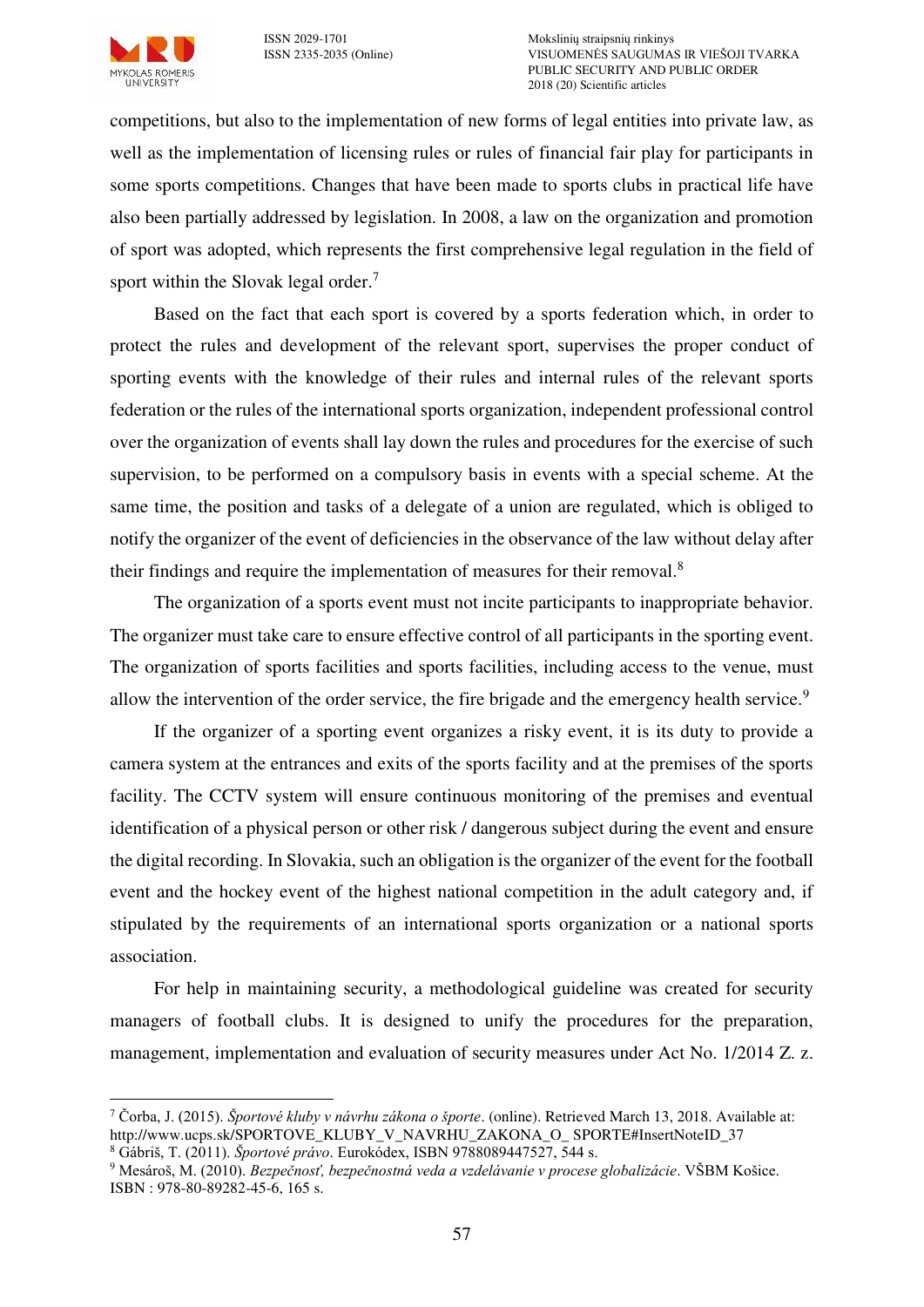

 $\overline{a}$ 

on the organization of public sports events and on the amendment and supplementation of some laws during football meetings in the Slovak Republic. This is processed for the needs of security managers of football clubs (or main organizers if the security manager is not designated under the law) but can also be used as a learning aid for the needs of other responsible persons involved in the preparation and implementation of security measures during sporting football events. The methodological guideline contains information and comments based on valid Slovak and European legislation. At the same time, it provides advice and instructions from experienced professionals in football and security practice. Readers of this recommendation will learn what is necessary and what to  $do.<sup>10</sup>$ 

The organizer of a sports event (such as a sports club) designates a security manager, whose role during the event is to cooperate with the main organizer when preparing the event. In addition, it has the task of managing, implementing and evaluating security measures at the sporting event venue. The Security Manager cooperates with all necessary stakeholders on security measures and ensures cooperation not only with the sports manager of the club, but also with the police corps and general police. $11$ 

For the security manager, each organization must be provided with a clearly defined competence, its position within the organizational structure, in order to make clear to whom it is governed and to whom the regulations are subject. In addition, a proper security manager identification and authoritarian status must be ensured.<sup>12</sup>

In order to be as effective as a security manager, it is advisable to have skills in the preparation and management of security measures, to have real experience of cooperation with police authorities and, of course, to have all the knowledge gained in organizing sporting events, securing safety and supervising fans. In order for the security manager to effectively prepare a plan for the supervision of the sporting event, it must identify all the inherent risks and ensure interaction with relevant stakeholders such as police, alert and other state authorities.<sup>13</sup>

Evaluate the risks that may arise in organizing a sporting event is not easy, but there are certain assumptions from which the Safety Manager may proceed to identify the risks of an organized sporting event:

<sup>10</sup> *Metodické odporúčanie pre bezpečnostných manažérov futbalových klubov*. (2014). (online). Retrieved March 13, 2018. Available at:<http://www.futbalbfz.sk/wp-content/uploads/dokumenty/Prirucka-BM-WEB.pdf> <sup>11</sup> Rattner, D. (2010). *"Internal & External Threats."* Security Management. Northeastern University, Boston. Lecture.

<sup>&</sup>lt;sup>12</sup> Wylder, J. (2004). Strategic Information Security. CRC Press. p. 172. ISBN 9780849320415

<sup>&</sup>lt;sup>13</sup> Bayuk, J.L. (2007). Stepping Through the InfoSec Program. ISACA. p. 97.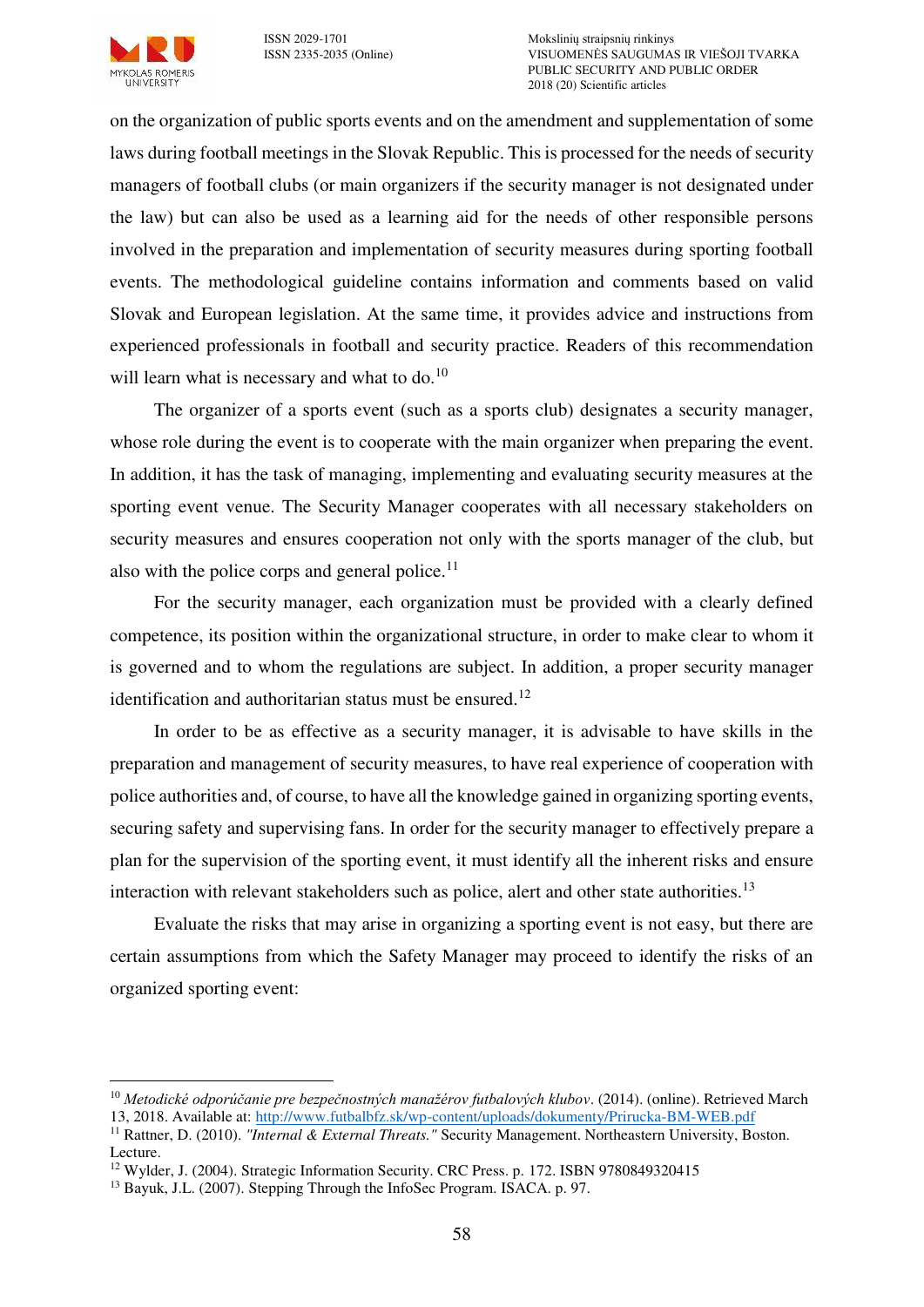

• the number of risky fans interested in the sporting event (ULTRAS, Hooligans),

• the number of risky fans from neighboring countries (for Slovakia for example there

are Czech Republic, Hungary, Poland, Austria, and others, if information on support and participation is known),

• the total number of viewers per event,

 current national, ethnic or historical disputes (eg use of state barracks on club matches that may provoke fan),

 natural rivalry between clubs (historical, fan-based, right-wing or left-handed risk fans, national problem, etc.),

previous incidents of club fans (stadium or off-campus problems),

• identified fan violence against previous events (aggressive behavior, damage to property, burning of shawls, flags, banners, riots from previous meetings),

 racist expressions, including the use of banners, symbols, pledges, signs, or verbal sketches and expressions aimed at suppressing the fundamental rights and freedoms of citizens,

• current political tensions in the country,

• creating false tickets for illegal entry to a sporting event, which brings together risky fans,

 $\bullet$  other possible threats.<sup>14,15,16</sup>

If the manager identifies these threats correctly and takes adequate action, it will reduce the risk associated with the event. It can be said that elimination of risks is one of the most important tasks of the security manager, to ensure public safety in sporting events.

Security manager has his / her role after the end of the sporting event, when he / she mainly cooperates with the bodies of the league. He is required to evaluate all extraordinary incidents that have been recorded either before or after the sport event. Such incidents need to be reported to the organizer of the sporting event. Based on the assessed incidents, it is mandatory (including in cooperation with the stakeholders involved - the union, the club, the police) to evaluate the security measures. Finally, after the event, it will prepare a report on the

 $\overline{a}$ 

<sup>14</sup>Mareš, M. (2013). Rozpoznávanie politického extrémizmu na Slovensku, CENNA Centrum pre európske a severoatlantické vzťahy, Bratislava

<sup>&</sup>lt;sup>15</sup> Parent, M.M., Smith-Swan, S. (2013). Managing Major Sports Events: Theory and Practice, Routledge, 409 s.

<sup>&</sup>lt;sup>16</sup> Ministerstvo vnútra Slovenskej republiky. (2013). Príručka pre identifikáciu symbolov spojených

s extrémizmom, Bratislava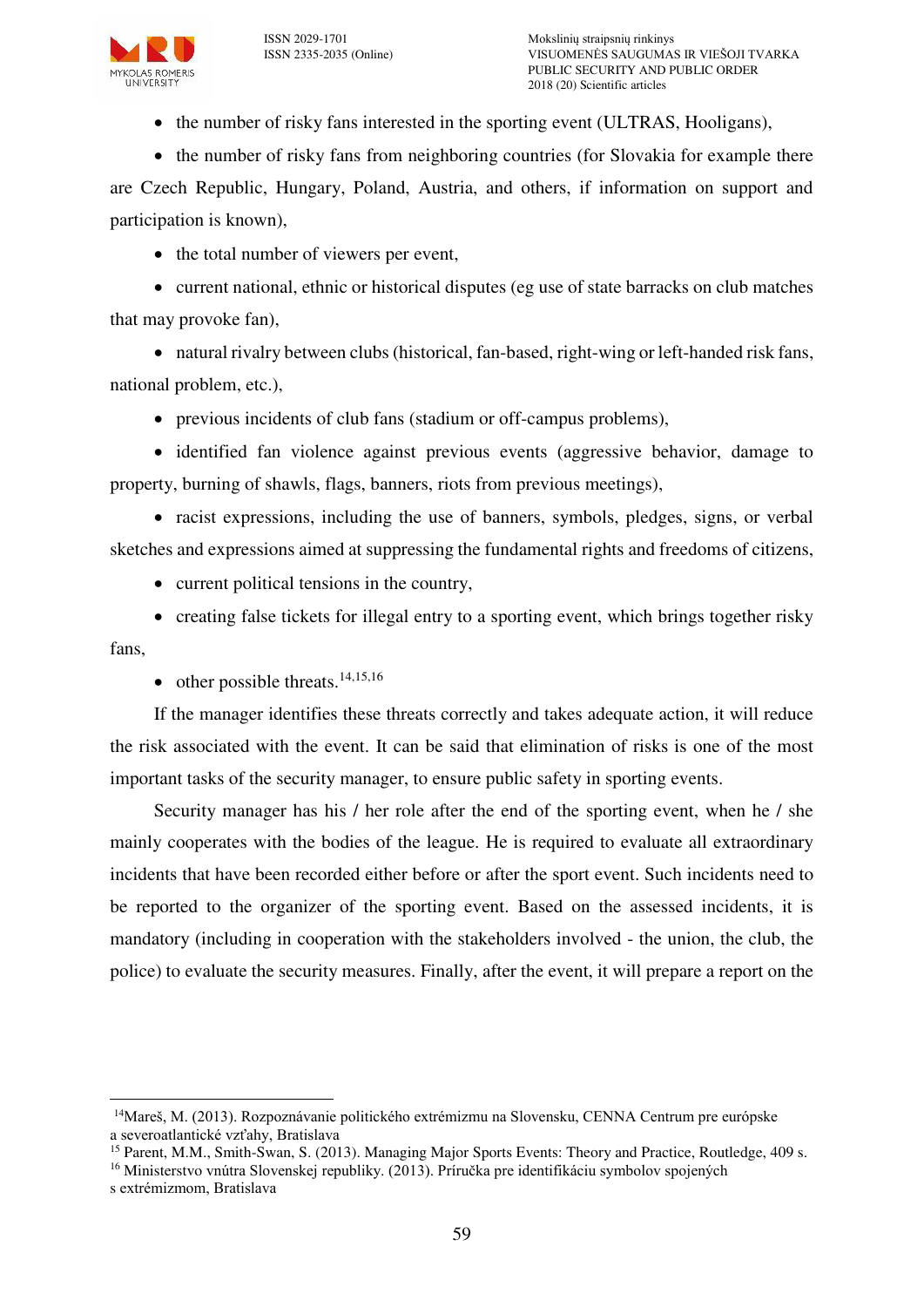

overall assessment of security measures, the positives and shortcomings of the event, and prepare recommendations for the leadership of the club.<sup>17</sup>

## **PRACTICE EXAMPLES**

There are several examples when the organizer of the sporting event has failed. These incidents are a good example for sports managers to learn from mistakes that have arisen in the past. Such incidents include, for example, the conflict between English and Russian fans in Marseilles and Lille as part of the 2016 European Football Championship. The conflict of some 200 Russian hooligans with English fans had due the disqualification of the Russian team. However, not all guilt is only on the side of Russian fans. English fans came into conflicts with rival fans, local residents and the police on the streets of Marseille. The English hooligans have a bad reputation in their history. In the 1985 European Cup final, fans of Liverpool came into conflict with Juventus fans at the Heysel National Stadium in Belgium. The result was 39 dead and a ban on running in European competitions for five years. Similar incidents were repeated in 1998 between English and Tunisian fans, or in Belgium in 2000, where 500 fans were arrested in Brussels on the 2000 EURO 2000 event.<sup>18</sup>

Unsustainability of English fans on the islands resulted aggravation their behavior in Europe. There are a number of examples of English hooligans. In 1982 he was killed by a fan at the London derby.<sup>19</sup>Other unrest continued in 1985, culminating in the incident at the Heysel Stadium.<sup>20,21</sup>Even disengagement from European competitions did not help to hurt English hooligans and their behavior on the islands continued, and in 1989 there was one of the biggest catastrophes in English football. During the 1988-89 FA Cup semi-final game between Liverpool and Nottingham Forest, 96 fans were killed and 766 injured.<sup>22,23</sup>

 $\overline{a}$ <sup>17</sup> Halibozek, E., Kovacich, G.L. (2005). Mergers and Acquisitions Security: Corporate Restructuring and Security, Elsevier, 272 s

<sup>&</sup>lt;sup>18</sup> Ames., N. (2016). Why the Ugly Spectacle of Fan Violence Has Returned to Soccer. (online). Retrieved March 13, 2018. Available at:<http://time.com/4371606/euro-2016-fan-violence-hooligan-england/>

<sup>&</sup>lt;sup>19</sup> Davies, N. (1983). "The Anatomy of a Soccer Slaying". The Sydney Morning Herald. p. 7. (online). Retrieved March 13, 2018. Available at:

<https://news.google.com/newspapers?id=u4ZWAAAAIBAJ&sjid=ruYDAAAAIBAJ&pg=2907%2C2536904> <sup>20</sup> Fact Sheet 2: Football Stadia After Taylor. (2002). (online). Retrieved March 13, 2018. Available at:

[www.web.archive.org/web/20061011210333/](http://www.web.archive.org/web/20061011210333/) <http://www.le.ac.uk/footballresearch/resources/factsheets/fs2.html>  $21$  Disasters in soccer stadiums. (2001). (online). Retrieved March 13, 2018. Available at:

http://edition.cnn.com/2001/WORLD/africa/05/09/soccer.chronology/

<sup>&</sup>lt;sup>22</sup> Football fans crushed at Hillsborough. (1989). (online). Retrieved March 13, 2018. Available at: [http://news.bbc.co.uk/onthisday/hi/dates/stories/april/15/newsid\\_2491000/2491195.stm](http://news.bbc.co.uk/onthisday/hi/dates/stories/april/15/newsid_2491000/2491195.stm) 

 $^{23}$  Turner, R. (2016). Five Hillsborough myths dispelled by inquests jury. (online). Retrieved March 13, 2018. Available at:<http://www.bbc.com/news/uk-england-merseyside-35473732>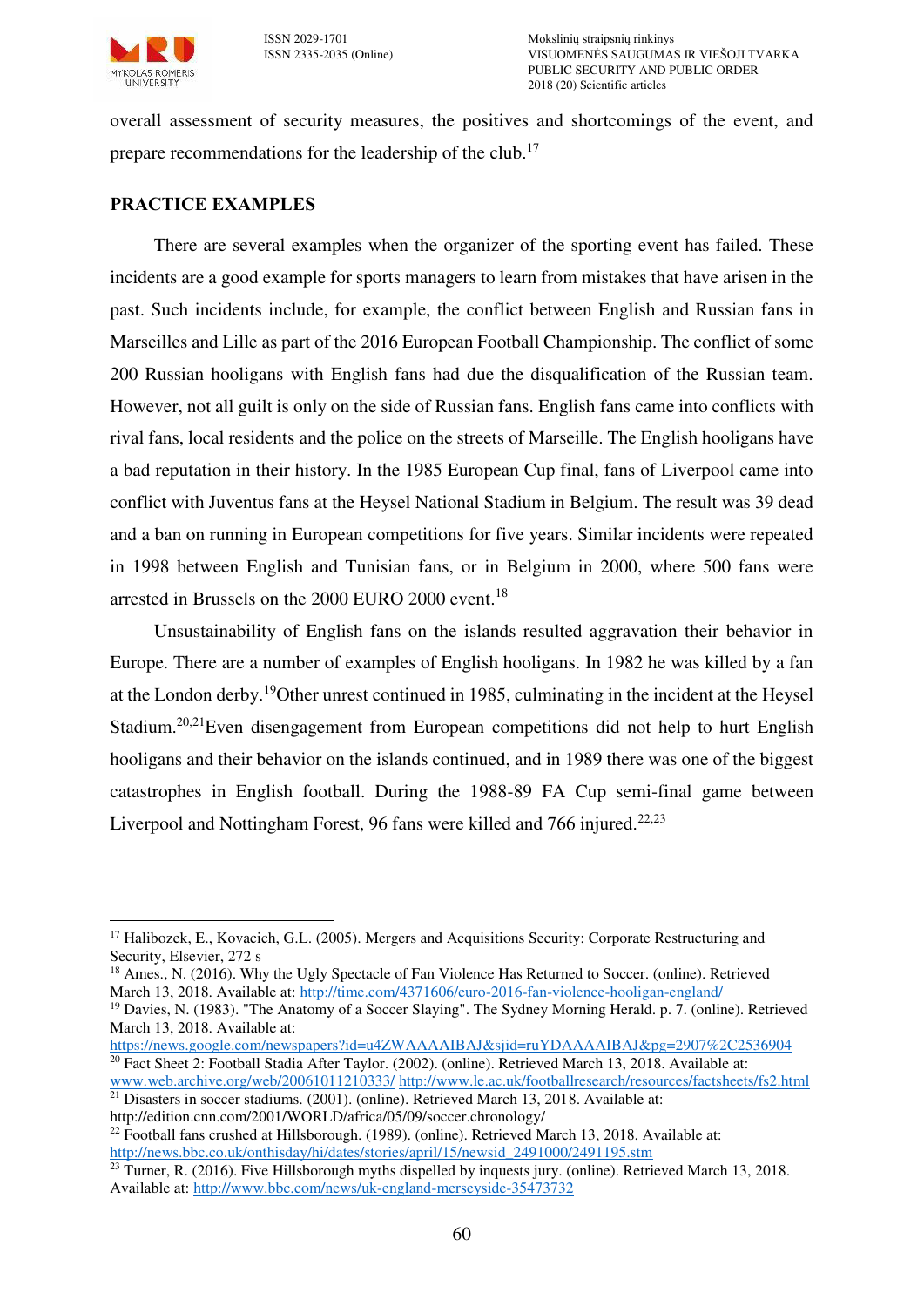English managers wanted solve this situation and since 2000 they have begun to use camera systems to identify hooligans who have subsequently banned entry to stadiums. In addition, the English federation also sought to improve the reputation of its fans in international tournaments as well. This resulted, for example, in the preventive arrest of 200 fans at the 2006 FIFA World Cup in Germany, with only three being subsequently charged with a crime.<sup>24,25</sup>



**Figure 1.** Arrests per 100K Attendees in England<sup>26</sup>

As can be seen from the statistics processed by 888sport, showed in Figure 1, the number of people arrested in the stadiums has decreased in English as well, especially with regard to public disorder and alcohol use. It can therefore be said that sports clubs have recognized the importance of the public as one of the key stakeholders. Reducing riots can be seen as a step towards improving public relations, increasing public security at the stadiums, and thus gradually building up reputation and social responsibility towards the public.

## **CONCLUSION**

 $\overline{a}$ 

From the information obtained, it can be said that ensure of public security is very important in organizing sporting events. It is important that the public is not afraid to take part in organized events. This can be ensured by individual sports clubs by promoting public safety,

<sup>24</sup>Sean, I. (2002). "Fan fears grow ahead of England match". The Guardian. (online). Retrieved March 13, 2018. Available at:<https://www.theguardian.com/football/2006/jun/25/worldcup2006.sport21>

<sup>25</sup> Hooligans. (2006). (online). Retrieved March 13, 2018. Available at: <http://news.bbc.co.uk/2/hi/programmes/panorama/5219906.stm>

<sup>26</sup> Whos Who of Hooligans. (2016). (online). Retrieved March 13, 2018. Available at: https://www.888sport.com/blog/football/news/whos-who-of-hooligans/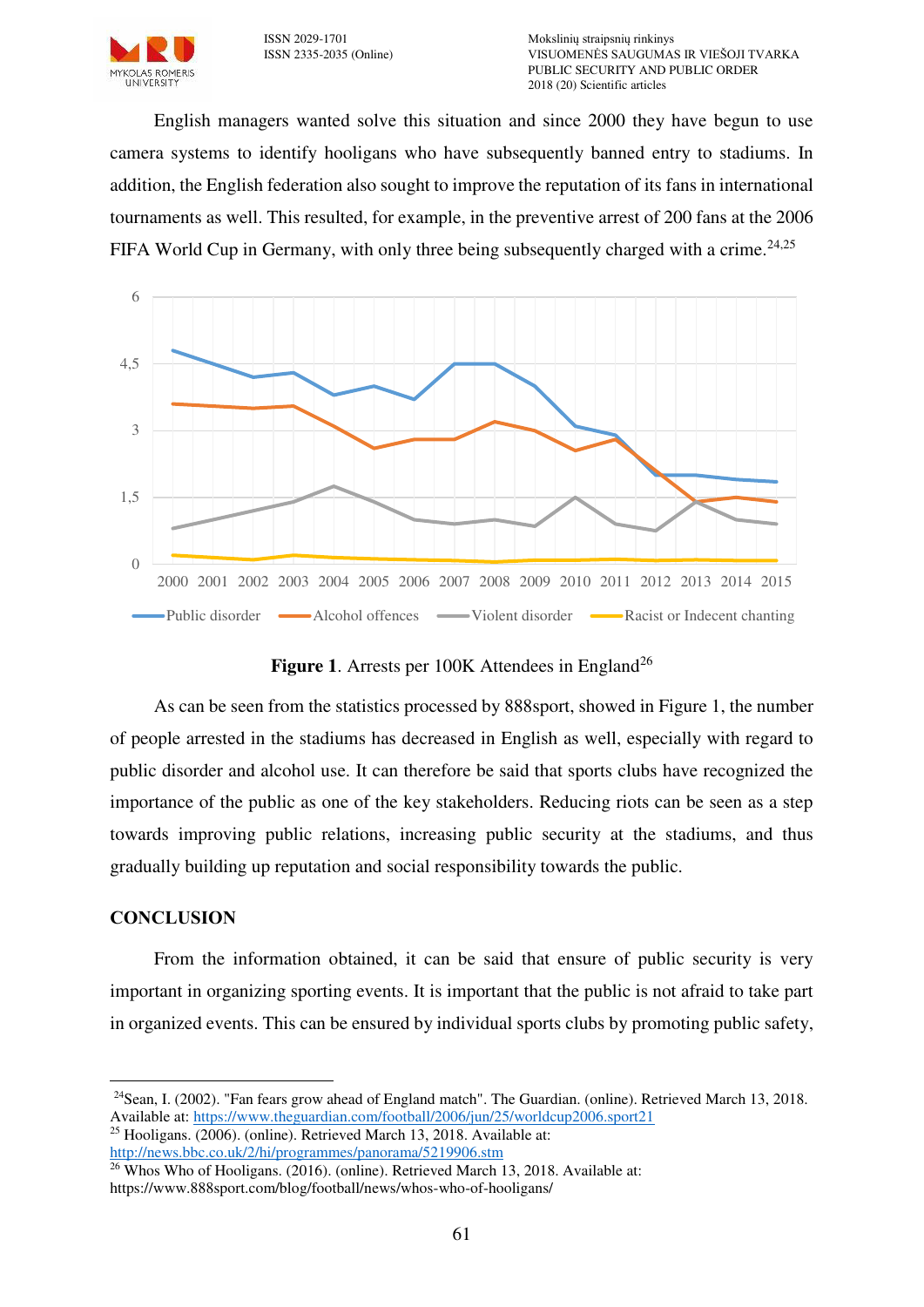

which will have a positive impact on the perception of the club by the community. Building positive community awareness is also a good step in the long-term development of social responsibility. This is a must for sports clubs nowadays, because sports clubs are becoming more and more integrated into society.

The sports club as an organizer must be akcept requirements of the main organizer (association). Therefore, coordination of work and overall cooperation between club sports managers and security managers are important for the smooth running of the event. Overall, the sports club has several options to ensure a smooth running of the event. They are for example:

- provide sufficient organizational staff together with their training,
- identify the risks that may arise during an event,

• the division of powers and responsibilities between the organizers and the consequent confidence in their use,

- obstruction of the mark by the organizer, for example, by special jackets or vests.
- emphasis on good communication between stakeholders,
- secure fan clubs from home club fans,

 allow only the number of participants to participate in the event, corresponding to the projected capacity of the premises,

- thoroughly check that the fans do not have a gun or pyrotechnics with them,
- ensuring the interruption of the event in the event of threatening public threats,

If the organizer follows all the security policies responsibly, he will reduce the risk of public threats.

## **ACKNOWLEDGEMENTS**

The paper was supported by the project VEGA 1/0617/16 - Diagnosis of Specifics and Determinants in Strategic Management of Sporting Organizations.

## **REFERENCES**

1. Sepeši, P., Letko, J. (2013). Odborná verejná diskusia / Informačný systém o bezpečnosti na športových podujatiach, základný nástroj prevencie diváckeho násilia, alebo príspevok SFZ k dosiahnutiu spoločného cieľa. (online). Retrieved March 13, 2018. Available at: http://www.epi.sk/odborny-clanok/Odborna-verejna-diskusia-Informacny-system-o-bezpecnostina-sportovych-podujatiach-zakladny-nastroj-prevencie-divackeho-nasilia.htm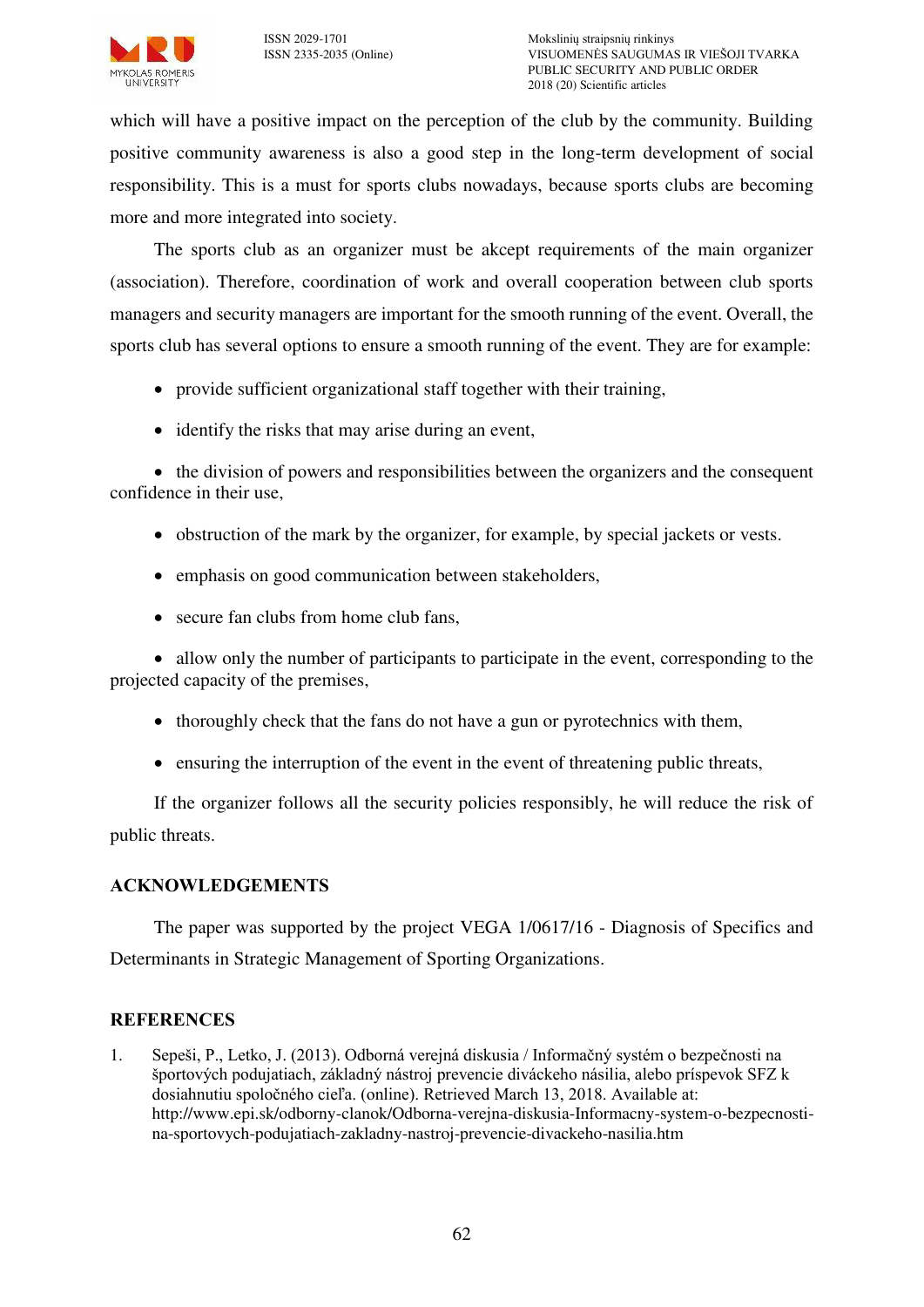

- 2. Čorba, J. (2015). Športové kluby v návrhu zákona o športe. (online). Retrieved March 13, 2018. Available at: http://www.ucps.sk/SPORTOVE\_KLUBY\_V\_NAVRHU\_ZAKONA\_O\_ SPORTE#InsertNoteID\_37
- 3. Gábriš, T. (2011). Športové právo. Eurokódex, ISBN 9788089447527, 544 s.
- 4. Mesároš, M. (2010). Bezpečnosť, bezpečnostná veda a vzdelávanie v procese globalizácie. VŠBM Košice. ISBN : 978-80-89282-45-6, 165 s
- 5. Miller, G. P. (2017). The Law of Governance, Risk Management and Compliance. Wolters Kluwer Law & Business, 840 s.
- 6. Metodické odporúčanie pre bezpečnostných manažérov futbalových klubov.(2014). (online). Retrieved March 13, 2018. Available at:http://www.futbalbfz.sk/wp-content/uploads/ dokumenty/Prirucka-BM-WEB.pdf
- 7. Rattner, D. (2010)."Internal & External Threats." Security Management. Northeastern University, Boston. Lecture.
- 8. Wylder, J. (2004). Strategic Information Security. CRC Press. p. 172. ISBN 9780849320415.
- 9. Bayuk, J.L. (2007). Stepping Through the InfoSec Program. ISACA. p. 97.
- 10. Mareš, M. (2013). Rozpoznávanie politického extrémizmu na Slovensku, CENNA Centrum pre európske a severoatlantické vzťahy, Bratislava
- 11. Parent, M.M., Smith-Swan, S. (2013). Managing Major Sports Events: Theory and Practice, Routledge, 409 s.
- 12. Ministerstvo vnútra Slovenskej republiky.(2013). Príručka pre identifikáciu symbolov spojených s extrémizmom, Bratislava
- 13. Halibozek, E., Kovacich, G.L. (2005). Mergers and Acquisitions Security: Corporate Restructuring and Security, Elsevier, 272 s.
- 14. Sean, I. (2002)[. "Fan fears grow ahead of England match".](http://football.guardian.co.uk/worldcup2006/story/0,,1805689,00.html) The Guardian. (online). Retrieved March 13, 2018. Available at: https://www.theguardian.com/football/2006/jun/25/ worldcup2006.sport21
- 15. Hooligans. (2006). (online). Retrieved March 13, 2018. Available at: http://news.bbc.co.uk/2/hi/ programmes/panorama/5219906.stm
- 16. Whos Who of Hooligans. (2016). (online).Retrieved March 13, 2018. Available at: <https://www.888sport.com/blog/football/news/whos-who-of-hooligans/>
- 17. Hooligans face up to smart cameras. (1999). (online). Retrieved March 13, 2018. Available at: http://news.bbc.co.uk/2/hi/special\_report/1999/11/99/battle\_of\_britain/524594.stm
- 18. Football fans crushed at Hillsborough. (1989). (online). Retrieved March 13, 2018. Available at: http://news.bbc.co.uk/onthisday/hi/dates/stories/april/15/newsid\_2491000/ 2491195.stm
- 19. Turner, R. (2016). Five Hillsborough myths dispelled by inquests jury. (online). Retrieved March 13, 2018. Available at: http://www.bbc.com/news/uk-england-merseyside-35473732
- 20. Fact Sheet 2: Football Stadia After Taylor. (2002). (online). Retrieved March 13, 2018. Available at: www.web.archive.org/web/20061011210333/http:/www.le.ac.uk/footballresearch/resources/ factsheets/fs2.html
- 21. Disasters in soccer stadiums. (2001). (online). Retrieved March 13, 2018. Available at: http://edition.cnn.com/2001/WORLD/africa/05/09/soccer.chronology/
- 22. [Davies, N.](https://en.wikipedia.org/wiki/Nick_Davies) (1983). ["The Anatomy of a Soccer Slaying".](https://news.google.com/newspapers?id=u4ZWAAAAIBAJ&sjid=ruYDAAAAIBAJ&pg=2907%2C2536904) The Sydney Morning Herald. p. 7. (online). Retrieved March 13, 2018. Available at: https://news.google.com/newspapers?id= u4ZWAAAAIBAJ&sjid=ruYDAAAAIBAJ&pg=2907%2C2536904
- 23. Ames., N. (2016). Why the Ugly Spectacle of Fan Violence Has Returned to Soccer. (online). Retrieved March 13, 2018. Available at: http://time.com/4371606/euro-2016-fan-violencehooligan-england/
- 24. Clarke, T. (2004). Cycles of crisis and regulation: The enduring agency and stewardship problems of corporate governance, Corporate Governance: An International Review 12(2): 153- 161.